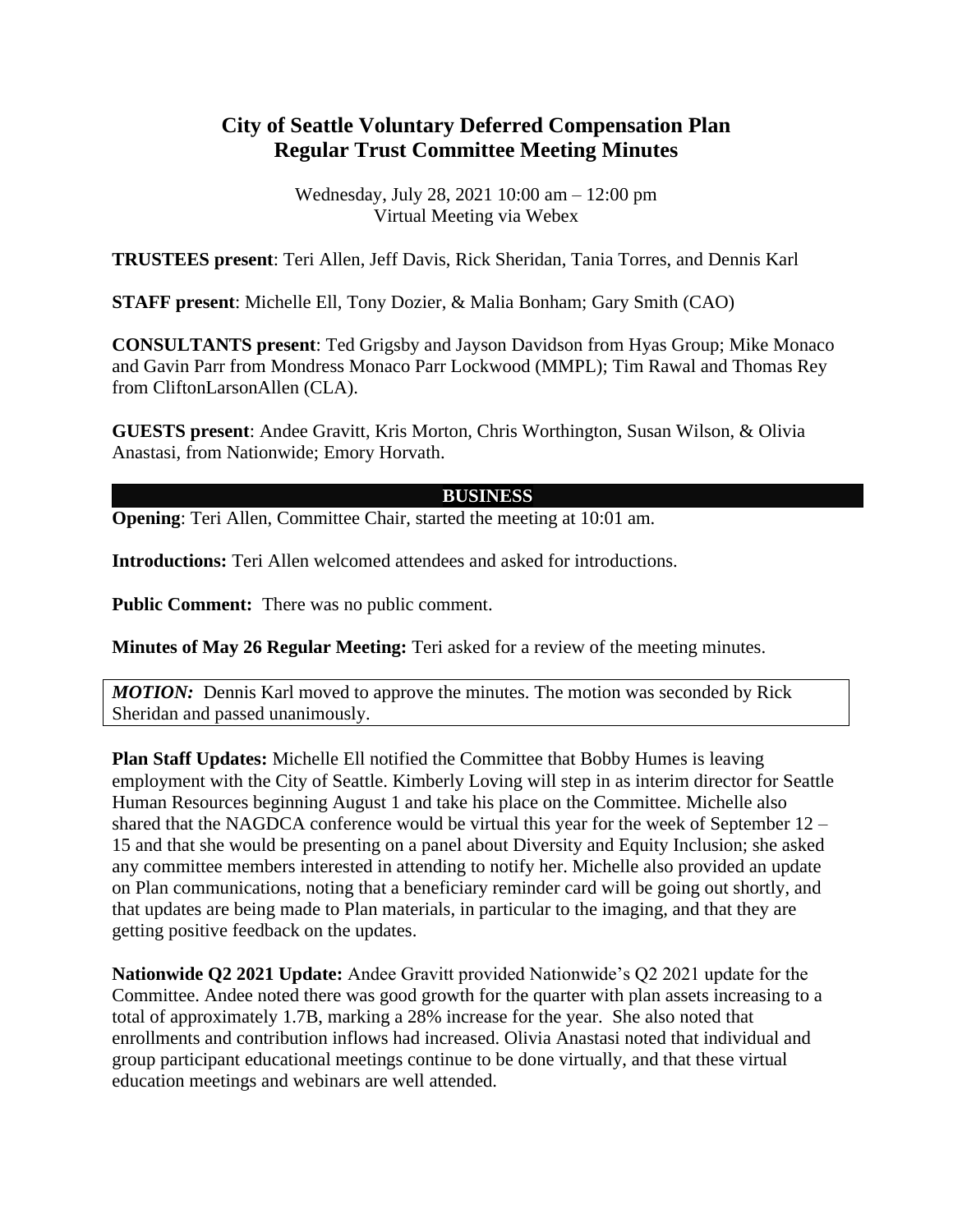**Q2 2021 Market Overview and Performance Report:** Jayson Davidson and Ted Grigsby reviewed with the Committee Hyas Group's June 30, 2021 Performance Report for the Plan, beginning with an update provided by Jayson on economic and financial market themes that occurred throughout Q2. Ted Grigsby next reviewed the Plan performance, allocation, and fees. Ted noted that due to the peer group rating of the Principal Diversified Real Asset Fund (PDRDX), the automatic watch rule under the current Investment Policy Statement ("IPS") was triggered. The fund's average peer group rating over the previous 3 and 5 years was 81 and 82, respectively, which was below the 75th percentile threshold required by the current IPS to avoid being placed on watch. Ted discussed with the Committee Hyas Group's assessment of the reasons for the underperformance over these periods, and also noted that they would be recommending, in a discussion to be had later in the meeting, that this fund be removed from the investment line-up, but for reasons unrelated to its performance. It was recommended by the Hyas Group that this fund should be placed on watch based on the automatic watch rule stated in current IPS. Jeff Davis noted his agreement.

*MOTION:* Jeff Davis moved to put the Principal Diversified Real Asset Fund (PDRDX) on watch. The motion was seconded by Rick Sheridan and passed unanimously.

**2020 Audit Results:** Thomas Rey from CliftonLarsonAllen (CLA) presented to the Committee the 2020 audit results, noting that it was a clean audit.

**Hyas Group Business Update:** Jayson discussed with the Committee the impending merger of Hyas Group with the Morgan Stanley Institutional Consulting Division. Jayson discussed the changes, noting the benefits it is anticipated this will bring, such as expanding available investment analytics resources, and pointed out that effectively, there will be little to no impact on the Plan or the services provided by Hyas Group. The current team of Jayson, Ted, and all support staff will remain the same. Existing contracts also will all remain the same. MMPL noted that no action was required by the Committee, as there would be a deemed assignment of the contract unless a decision was made to object and terminate the contract. Also, the Committee retains the right to terminate the contract if and when it chooses, per the existing contract provisions.

**Investment Policy Discussion:** Hyas Group reviewed with the Committee proposed modifications to the current Investment Policy Statement. A draft of the redlined document was provided to the Committee in advance of the meeting, and the proposed modifications were also reviewed and commented on by Jason Malinowski, and include his input. Ted provided an overview of the recommendations, which include adjustments to the watch policy and definitions of asset classes. The recommended updates will be addressed further and presented to the Committee for approval at the September meeting. There will also be discussion concerning language regarding the Specified Asset category and Hyas may provide recommendations for modified language concerning this category for the Committee's consideration.